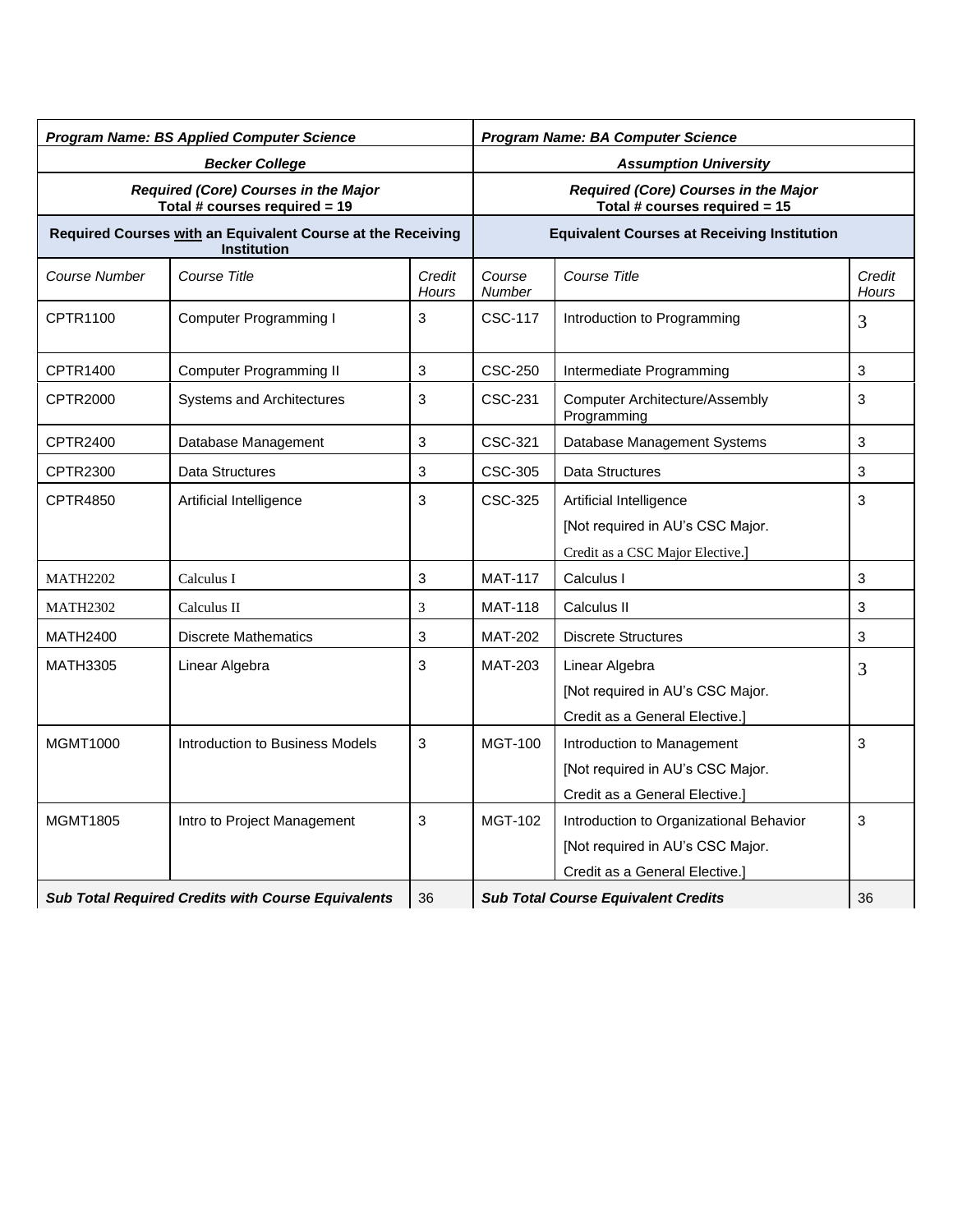| Required Courses without an Equivalent Course at the<br><b>Receiving Institution</b> |                                    | <b>Recognition of Credit at Receiving Institution</b><br><i>(if applicable)</i> |                                                                 |                 |
|--------------------------------------------------------------------------------------|------------------------------------|---------------------------------------------------------------------------------|-----------------------------------------------------------------|-----------------|
| Course Number                                                                        | Course Title                       | Credit<br>Hours                                                                 | Description of How Credit Will Be Recognized (if<br>applicable) | Credit<br>Hours |
| GAME2175                                                                             | Software Engineering Life Cycle    | 3                                                                               | Credit as a CSC Major Elective.                                 | 3               |
| GAME3175                                                                             | Agile Project Mgmt. with Scrum     | 3                                                                               | Credit as a CSC Major Elective.                                 | 3               |
| CPTR3850                                                                             | Algorithms and Theory of Computing | 3                                                                               | Credit as a CSC Major Elective.                                 | 3               |
| CPTR3300                                                                             | Programming Languages              | 3                                                                               | Credit as a CSC Major Elective.                                 | 3               |
| CPTR4200                                                                             | Mobile & Cloud Software Devlpmnt.  | 3                                                                               | Credit as a CSC Major Elective.                                 | 3               |
| CPTR4901                                                                             | Capstone                           | 3                                                                               | Credit as a CSC Major Elective.                                 | 3               |
| <b>Sub Total Required Credits w/o Course Equivalents</b><br>18                       |                                    | <b>Sub Total Recognized Non-Equivalent Course Credits</b>                       | 18                                                              |                 |

| Additional Required Courses at the Receiving Institution |                                   |                 |  |  |
|----------------------------------------------------------|-----------------------------------|-----------------|--|--|
| Course<br><b>Number</b>                                  | Course Title                      | Credit<br>Hours |  |  |
| CSC-260                                                  | <b>Command Line Interfaces</b>    | 3               |  |  |
| CYB-230                                                  | Networking and Data Communication | 3               |  |  |
| <b>Sub Total Additional Required Course Credits</b>      |                                   |                 |  |  |

| <b>Elective Courses (Total # courses required = 12)</b> (attach list of<br>choices if needed) |                                                                            | Elective Courses (Total # courses required $=$ 5 ) (attach list of<br>choices if needed) |                |                                                                                                       |   |
|-----------------------------------------------------------------------------------------------|----------------------------------------------------------------------------|------------------------------------------------------------------------------------------|----------------|-------------------------------------------------------------------------------------------------------|---|
|                                                                                               |                                                                            |                                                                                          |                |                                                                                                       |   |
| <b>Open Electives</b>                                                                         |                                                                            | 18                                                                                       |                | Elective credit                                                                                       |   |
|                                                                                               |                                                                            |                                                                                          |                |                                                                                                       |   |
| <b>CPTR Electives</b>                                                                         |                                                                            | 6                                                                                        |                | Elective credit                                                                                       |   |
| <b>Electives</b>                                                                              |                                                                            |                                                                                          |                |                                                                                                       |   |
| <b>CPTR2801</b>                                                                               | <b>Information Security Threat</b><br>Landscape and Attacker<br>Motivation | 3                                                                                        |                | Credit as a General Elective.                                                                         | 3 |
| CPTR4100                                                                                      | <b>Machine Learning</b>                                                    | 3                                                                                        | CSC-333        | <b>Machine Learning</b><br>Credit as a CSC Major Elective.                                            | 3 |
| CPTR3805                                                                                      | <b>Bioinformatics</b>                                                      | 3                                                                                        | <b>BIO-260</b> | <b>Bioinformatics</b><br>[Credit as a General Elective.<br>May count for Data Analytics Minor/Major.] | 3 |
| CPTR3xxx                                                                                      | Algorithms for Computer<br><b>Graphics and Computer Vision</b>             | 3                                                                                        |                | Credit as a CSC Major Elective.                                                                       | 3 |
| CPTR <sub>3</sub> xxx                                                                         | Web Development                                                            | 3                                                                                        |                | Credit as a CSC Major Elective.                                                                       | 3 |
| CPTR3600                                                                                      | Networking I                                                               | 3                                                                                        | CYB-230        | Networking and Data Communications                                                                    | 3 |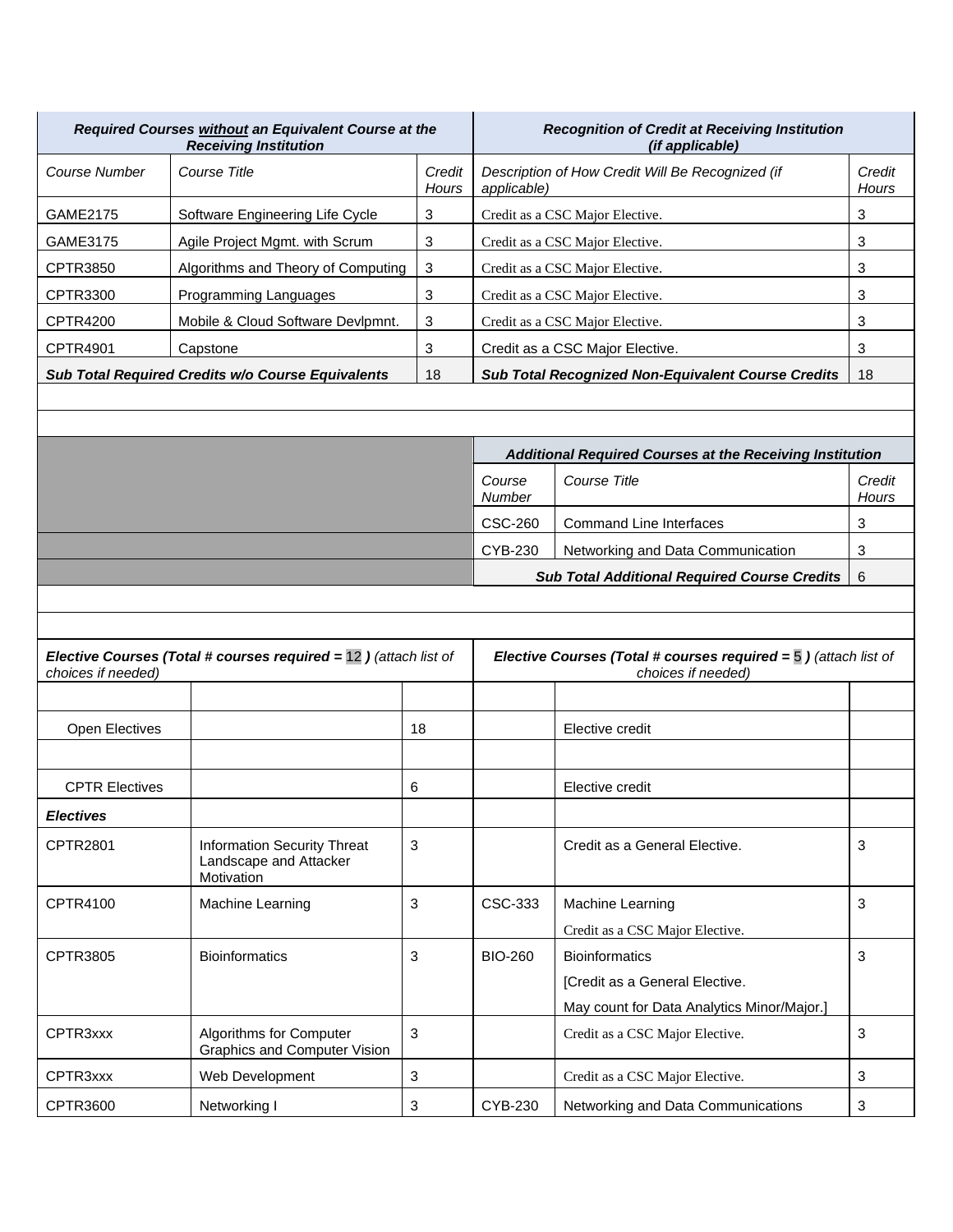|                                                |                                            |    |                                   | [CSC Major requirement at AU. See above.]                       |              |
|------------------------------------------------|--------------------------------------------|----|-----------------------------------|-----------------------------------------------------------------|--------------|
| <b>CPTR Specialization</b><br>courses          |                                            | 12 |                                   |                                                                 |              |
| Specialization:<br><b>Game Programming</b>     |                                            |    |                                   |                                                                 |              |
| GAME3135                                       | Game Programming I                         | 3  |                                   | Credit as a CSC Major Elective.                                 | 3            |
| GAME3145                                       | <b>Game Programming II</b>                 | 3  |                                   | Credit as a CSC Major Elective.                                 | 3            |
| <b>GAME4115</b>                                | Artificial Intelligence for Video<br>Games | 3  |                                   | Credit as a CSC Major Elective.                                 | 3            |
| GAME3902                                       | Serious Games Project                      | 3  |                                   | Credit as a CSC Major Elective.                                 | 3            |
| Specialization:<br><b>Information Security</b> |                                            |    |                                   |                                                                 |              |
| <b>CPTR2800</b>                                | Information Security and                   | 3  | <b>CYB-115</b>                    | <b>Cybersecurity Fundamentals</b>                               | 3            |
|                                                | Information Technology<br>Fundamentals     |    |                                   | [Credit as a General Elective.                                  |              |
|                                                |                                            |    |                                   | May count for Cybersecurity Major]                              |              |
| CPTR3801                                       | Information Security Incident              | 3  | CYB-401                           | Preparing for Cyber Disasters                                   | 3            |
|                                                | Handling                                   |    |                                   | [Credit as a General Elective.                                  |              |
|                                                |                                            |    |                                   | May count for Cybersecurity Major]                              |              |
| CPTR3803                                       | <b>Digital Forensics</b>                   | 3  | CYB-328                           | <b>Computer Network Forensics and Digital</b><br>Investigations | 3            |
|                                                |                                            |    |                                   | [Credit as a General Elective.                                  |              |
|                                                |                                            |    |                                   | May count for Cybersecurity Major]                              |              |
| CPTR3804                                       | Cryptography and Information               | 3  | <b>CYB-304</b>                    | Cryptography                                                    | 3            |
|                                                | Security                                   |    |                                   | [Credit as a General Elective.                                  |              |
|                                                |                                            |    |                                   | May count for Cybersecurity Major]                              |              |
|                                                |                                            |    |                                   |                                                                 |              |
| <b>Specialization: Data Science</b>            |                                            |    |                                   |                                                                 |              |
| <b>DATA2001</b>                                | Data Science Tools and<br>Techniques       | 3  |                                   | Credit as a General Elective.                                   | $\mathbf{3}$ |
| <b>MATH2101</b>                                | <b>Business Statistics</b>                 | 3  | ECO-115                           | <b>Statistics</b>                                               | $\sqrt{3}$   |
|                                                |                                            |    |                                   | [Credit as a General Elective.                                  |              |
|                                                |                                            |    |                                   | May count for Data Analytics Minor/Major                        |              |
|                                                |                                            |    |                                   | or Cybersecurity Major]                                         |              |
| CPTR4100                                       | Machine Learning                           | 3  | CSC-333                           | Machine Learning                                                | 3            |
|                                                |                                            |    |                                   | [Credit as a CSC Major elective.]                               |              |
| <b>CPTR3805</b>                                | <b>Bioinformatics</b>                      | 3  | <b>BIO-260</b>                    | <b>Bioinformatics</b>                                           | 3            |
|                                                |                                            |    |                                   | [Credit as a General Elective.                                  |              |
|                                                |                                            |    |                                   | May count for Data Analytics Minor/Major.]                      |              |
| <b>Sub Total Elective Credits</b>              |                                            | 36 | <b>Sub Total Elective Credits</b> |                                                                 | 18           |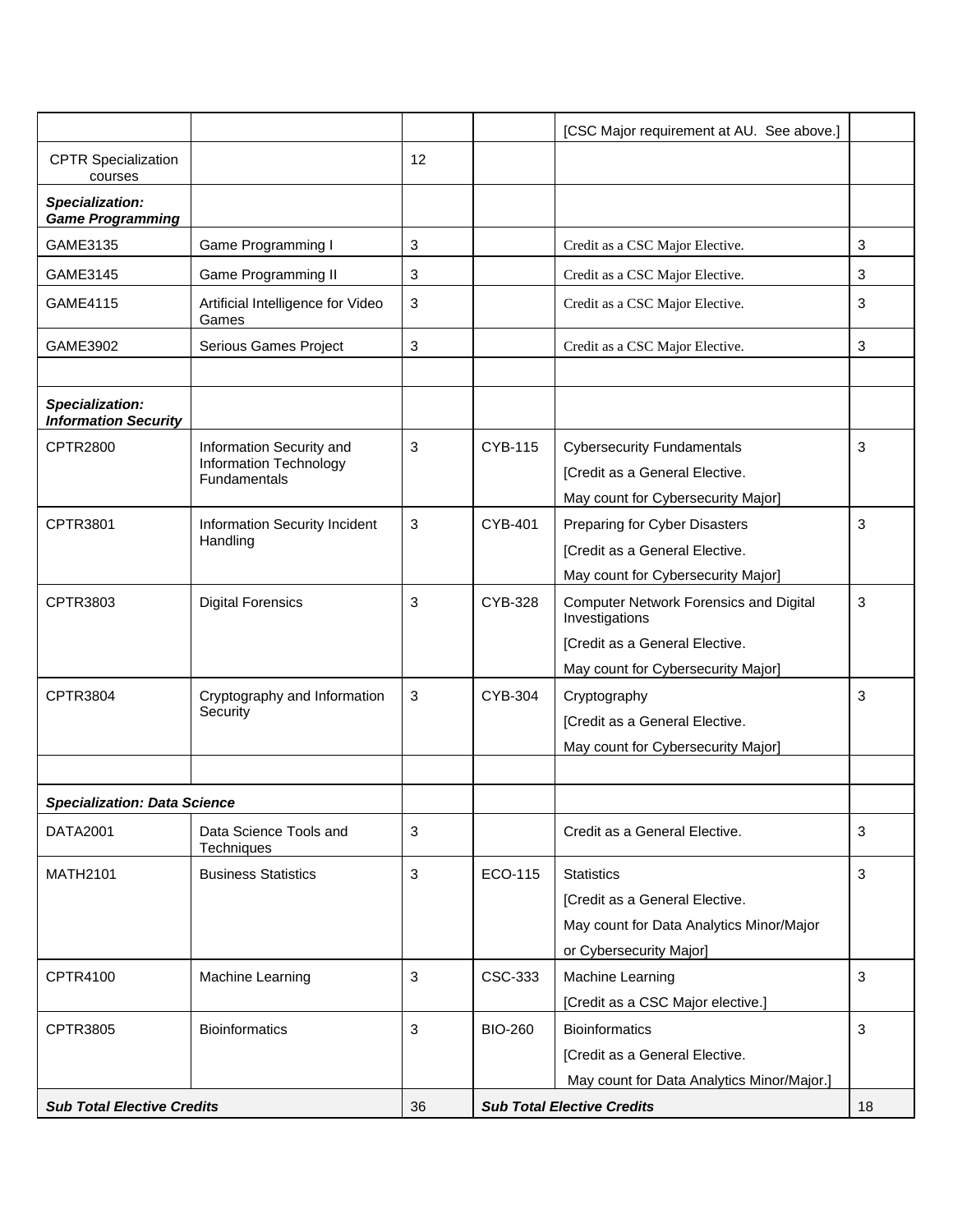| <b>Distribution of General Education Requirements</b><br>Attach List of General Education Offerings (Course<br>Numbers, Titles, and Credits) | # of<br>Gen Ed<br>Credits | <b>Distribution of General Education</b><br><b>Requirements</b><br>Attach List of General Education<br>Offerings (Course Numbers, Titles, and<br>Credits) | # of Gen Ed Credits |
|----------------------------------------------------------------------------------------------------------------------------------------------|---------------------------|-----------------------------------------------------------------------------------------------------------------------------------------------------------|---------------------|
| CORE-1001/ CORE-1500 Managing Transitions                                                                                                    | 3                         | Person and Society 3                                                                                                                                      | 3                   |
| <b>CORE-ENGL Composition and Agile Mindset (English</b><br>1001)                                                                             | 3                         | Core Seminar: ENG130 English<br>Composition                                                                                                               | 3                   |
| CORE 3100 Developing an Entrepreneurial Mindset                                                                                              | 3                         |                                                                                                                                                           |                     |
| ENGL 1003 Writing about Literature                                                                                                           | 3                         | Core Seminar: LTE 140 Introduction to<br>Literature                                                                                                       | 3                   |
| <b>HUMN Humanities Elective</b>                                                                                                              | 3                         | <b>Great Conversation 1: Second</b><br>Literature                                                                                                         | 3                   |
| Lab Science Elective                                                                                                                         | 4                         | Scientific and Quantitative Reasoning 1                                                                                                                   | 4                   |
| <b>Science Elective</b>                                                                                                                      | 3                         | Scientific and Quantitative Reasoning 2                                                                                                                   | 3                   |
| Social Science Elective                                                                                                                      | 3                         | Person and Society 1                                                                                                                                      | 3                   |
| Social Science Elective                                                                                                                      | 3                         | Person and Society 2                                                                                                                                      | 3                   |
| PHIL1300 Informal Logic and Critical Thinking                                                                                                | 3                         | Great Conversation 2: 3rd PHI<br>PHI 210 Logic                                                                                                            | 3                   |
| MATH 3305 Linear Algebra                                                                                                                     | 3                         | Scientific and Quantitative Reasoning 3:<br>MAT 203 Linear Algebra                                                                                        | 3                   |
| Pre-Calculus or Calculus II                                                                                                                  | 3                         | MAT 114 or MAT 118                                                                                                                                        | 3                   |
| MATH 2400 (counted above)                                                                                                                    | $\boldsymbol{0}$          |                                                                                                                                                           |                     |
| <b>Sub Total General Education Credits</b>                                                                                                   | 37                        | <b>Sub Total General Education Credits</b>                                                                                                                | 34                  |
| <b>Curriculum Summary</b>                                                                                                                    |                           | <b>Curriculum Summary</b>                                                                                                                                 |                     |
| Total credit hours required for degree                                                                                                       | 121                       | Total credit hours required for degree                                                                                                                    | 120                 |
| Prerequisite, Concentration or Other Requirements,<br>if any                                                                                 |                           | Prerequisite, Concentration or Other<br>Requirements, if any:                                                                                             |                     |

Developing an Entrepreneurial Mindset. The courses below are the remaining Assumption University Core requirements not fulfilled by the equivalents above. These would be required of Becker students based on proximity to completion (120 credits), but in no case would they extend time to degree. Seniors would not face added requirements if they have completed Becker's general education curriculum. Juniors could be required to take a proportion of these requirements based on the extent to which they otherwise fit in their on-time degree The above equivalences grant AU Core Credit for all Becker Core courses except for CORE 3100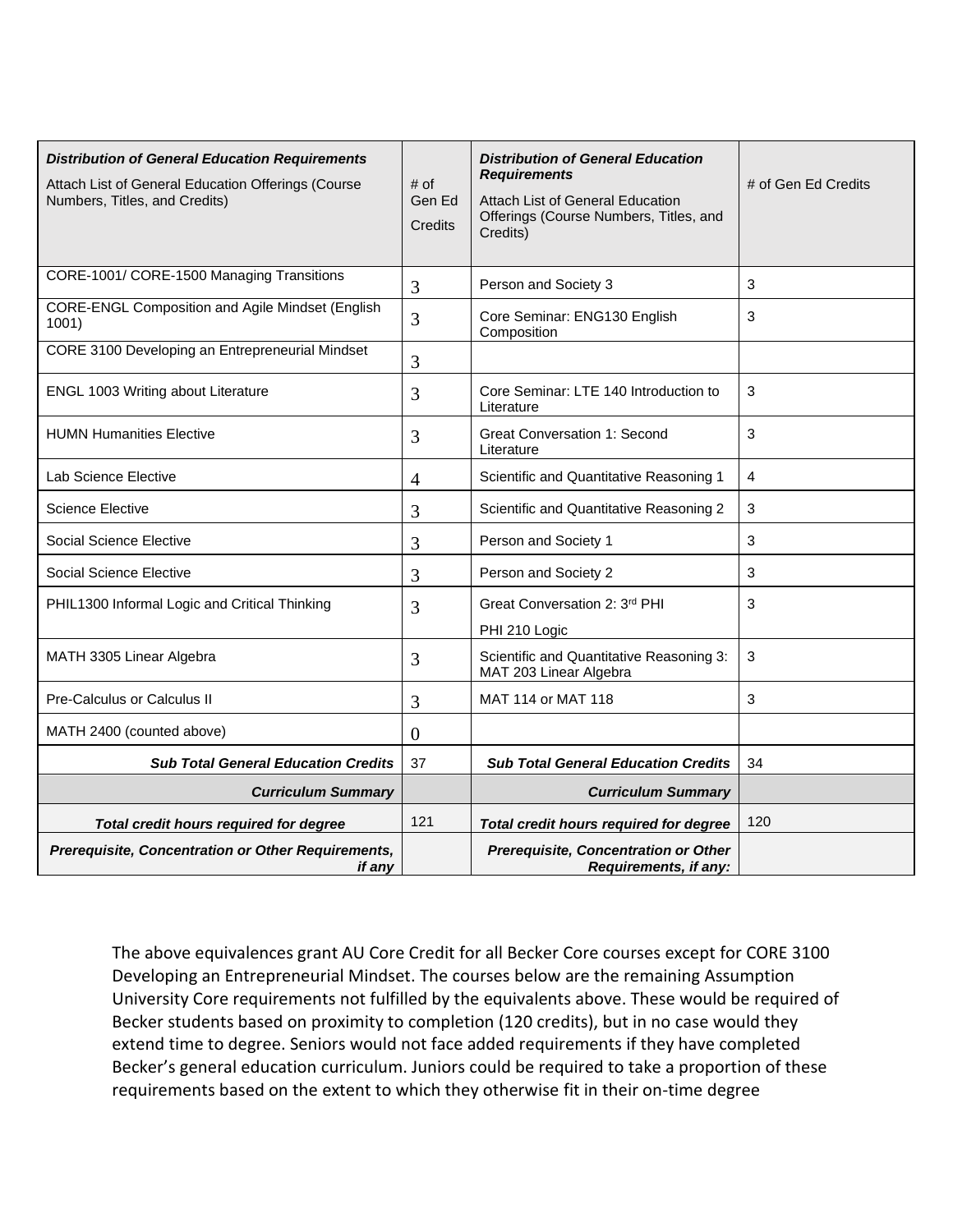programs. Those who matriculate at Assumption as sophomores would generally be expected to complete these courses in addition to the Becker core.

| PHI 100 Socrates and the Search for Truth | 3             |
|-------------------------------------------|---------------|
| PHI 15X Second Philosophy                 | 3             |
| THE 100 Introduction to Theology          | 3             |
| THE 15X Second Theology                   | 3             |
| Fine Art                                  | 3             |
| Foreign Language 1 (if placed)            | 3             |
| Foreign Language 2 (if starting)          | $3$ or $0$    |
| Global Awareness (can double count)       | 3 or 0        |
|                                           |               |
| <b>Total credits</b>                      | 18, 21, or 24 |

## **Assumption University Core Checkoff Sheet**

| <b>CORE SEMINARS (6 courses)</b><br>Fall/Spring sequences, expected to be completed by the end of sophomore year<br>Reading and writing intensive, to build skills for the rest of the curriculum<br>$\Box$ ENG130 $\Box$ LTE 140, CLT140, or 204 in a language<br>$\Box$ PHI100<br>$\Box$ PHI 151, 152, 153, 154<br>$\Box$ THE100<br><b>THE 150, 151, 153</b>                        | Global<br><b>Awareness</b><br>(GA) Options<br>MAY double<br>count in core<br>Any language                                                  | <b>Social</b><br><b>Science</b><br><b>Options</b><br>May NOT double<br>count in core<br>Social Science |
|---------------------------------------------------------------------------------------------------------------------------------------------------------------------------------------------------------------------------------------------------------------------------------------------------------------------------------------------------------------------------------------|--------------------------------------------------------------------------------------------------------------------------------------------|--------------------------------------------------------------------------------------------------------|
| <b>SCIENTIFIC AND QUANTITATIVE REASONING (3 courses)</b><br>$\Box$ Math 114 or higher (placement binding)<br><b>Q</b> One Natural Science<br>Science majors choose from BIO160, CHE131, ENV150, PHY201<br>Non-science majors choose from BIO102 (lecture and lab), BIO105, BIO110,                                                                                                    | level V or higher<br>Any Spanish<br>course with<br>Latin American<br>content                                                               | courses must be<br>from different<br>disciplines, unless<br>taken for Statistics<br><b>ANT 131</b>     |
| BIO115, BIO140 (for education majors), CHE105, ENV120<br>$\Box$ One more scientific or quantitative course<br>2 <sup>nd</sup> Natural Science (see listing above)<br>2 <sup>nd</sup> Math above first<br>Any statistics course (ECO115, PSY224, SOC300)<br>Any computer science course<br>A social science course from ANT131, ECO110, any GEO, PSY101, PSY 253,<br>SOC121, SOC122    | <b>ANT 131</b><br><b>BUS 330</b><br><b>CLT 385</b><br><b>ECO 252</b><br><b>ECO 264</b><br><b>EDU 302</b><br><b>GEO 100</b>                 | <b>ECO</b> 110<br><b>EDU 101</b><br>Any Geography<br><b>GLS 100</b>                                    |
| PERSON AND SOCIETY (3 courses)<br>$\Box$ One History from HIS114/115; HIS116/117; HIS180/181<br>$\Box$ One Social Science (see list to the right)<br><b>Q</b> One more History or Social Science<br>2 <sup>nd</sup> 100-level HIS from those above, or HIS150R in Rome;<br>or any 200 or 300 level history. If taking a second 100-level HIS, must take<br>any Part I and any Part II | <b>GEO 222</b><br><b>GEO 232</b><br><b>GEO 108</b><br><b>GLS 100</b><br><b>GLS 112</b><br>$(3 \times)$<br><b>HIS 114</b><br><b>HIS 115</b> | <b>HRS 119</b><br><b>HRS 121</b><br><b>LAS 200</b><br>POL 203<br><b>POL 207</b>                        |
| 2 <sup>nd</sup> Social Science from a different discipline than the first<br><b>CULTURE AND EXPRESSION (2, 3, or 4 courses)</b>                                                                                                                                                                                                                                                       | <b>HIS 241</b><br><b>HIS 250</b>                                                                                                           | Juniors and Seniors<br>Any POL                                                                         |